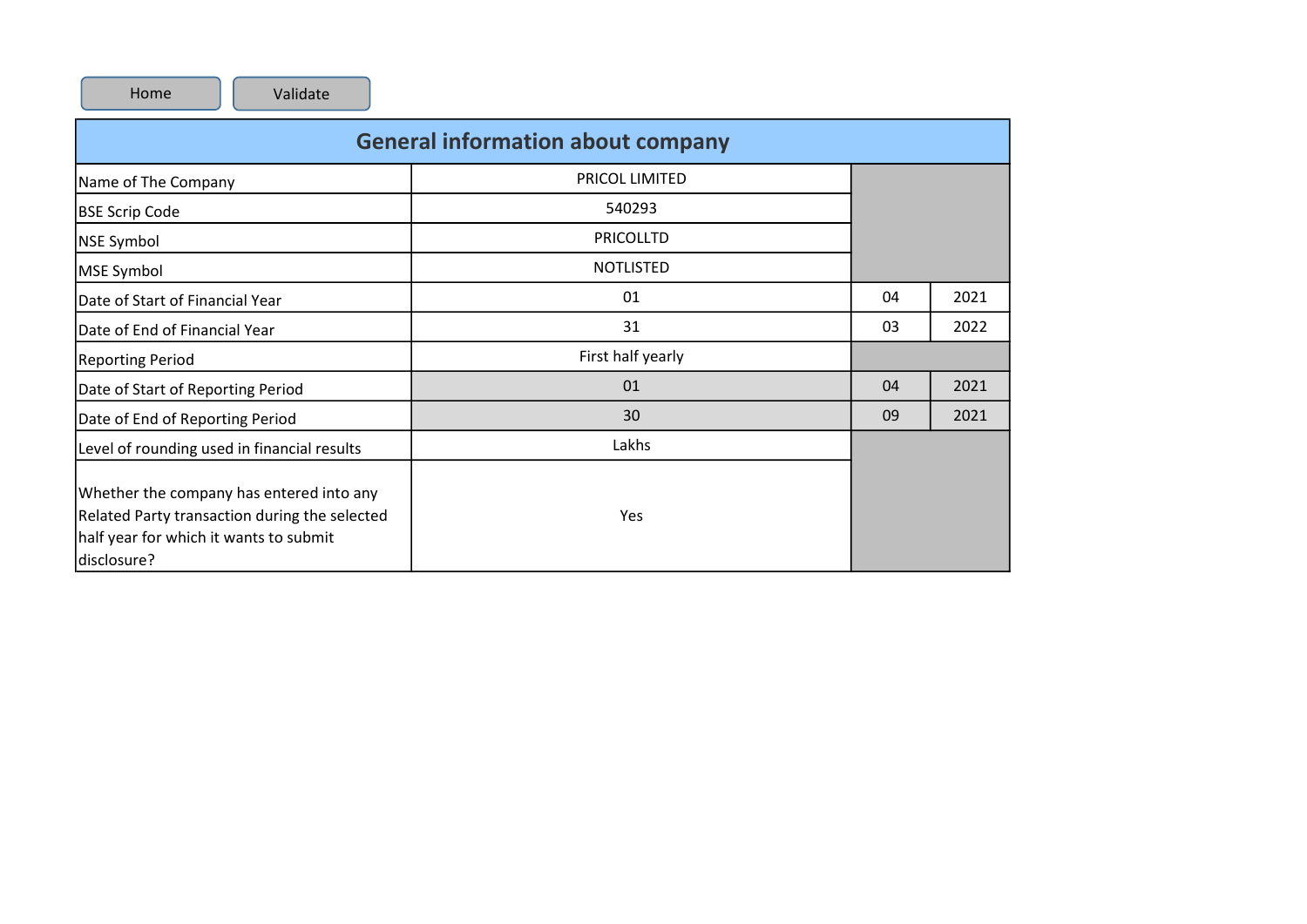|                                   | Validate<br>Home                                 |                                                                                                            |                                       |                      |                       |                                                 |                               |                          |                      |                       |                       |        |                             |                             |                                             |                                             |                 |                |
|-----------------------------------|--------------------------------------------------|------------------------------------------------------------------------------------------------------------|---------------------------------------|----------------------|-----------------------|-------------------------------------------------|-------------------------------|--------------------------|----------------------|-----------------------|-----------------------|--------|-----------------------------|-----------------------------|---------------------------------------------|---------------------------------------------|-----------------|----------------|
| <b>Related party transactions</b> |                                                  |                                                                                                            |                                       |                      |                       |                                                 |                               |                          |                      |                       |                       |        |                             |                             |                                             |                                             |                 |                |
|                                   | A. Details of related party                      |                                                                                                            |                                       |                      |                       | <b>B. Details of related party transactions</b> |                               |                          |                      |                       |                       |        |                             |                             |                                             |                                             |                 |                |
| -Sr                               | Name of the related party                        | Categories of related parties                                                                              | description of relationship           | PAN of related party | CIN of related party  | Purchase of goods and<br>services               | Sale of goods and<br>services | Purchase of fixed assets | Sale of fixed assets | Rendering of services | Receiving of services | Leases | Loans and advances<br>ziven | Loans and advances<br>taken | Loans and advances<br>given that are repaid | Loans and advances<br>taken that are repaid | Deposits placed | Deposits taken |
|                                   | Add<br>Delete                                    |                                                                                                            |                                       |                      |                       |                                                 |                               |                          |                      |                       |                       |        |                             |                             |                                             |                                             |                 |                |
|                                   |                                                  | Entities with joint control or                                                                             |                                       |                      |                       |                                                 |                               |                          |                      |                       |                       |        |                             |                             |                                             |                                             |                 |                |
|                                   | Libra Industries                                 | ignificant influence over entity                                                                           | Common Control by Promoter AAAFL4881A |                      |                       | 575.15                                          | 8.51                          | 0.00                     | 0.00                 | 31.16                 | 5.81                  | 0.00   | 0.00                        | 0.00                        | 0.00                                        | 0.00                                        | 0.00            | 0.00           |
|                                   | Pricol Gourmet Private Limited                   | Entities with joint control or<br>ignificant influence over entity Common Control by Promoter AAJCP9194L   |                                       |                      | U74999TZ2018PTC030568 | 0.00                                            | 0.00                          | 0.00                     | 0.00                 | 0.30                  | 0.00                  | 0.00   | 0.00                        | 0.00                        | 0.00                                        | 0.00                                        | 0.00            | 0.00           |
|                                   | Pricol Logistics Private Limited                 | Entities with joint control or<br>significant influence over entity Common Control by Promoter AAJCP7495E  |                                       |                      | U63090TZ2018PTC030178 | 0.00                                            | 0.00                          | 0.00                     | 0.00                 | 2.10                  | 1513.96               | 0.00   | 0.00                        | 0.00                        | 0.00                                        | 0.00                                        | 0.00            | 0.00           |
|                                   |                                                  | Entities with joint control or                                                                             |                                       |                      |                       |                                                 |                               |                          |                      |                       |                       |        |                             |                             |                                             |                                             |                 |                |
|                                   | Pricol Travel Private Limited                    | significant influence over entity Common Control by Promoter AACCP3711E<br>Entities with joint control or  |                                       |                      | U63040TZ2002PTC010019 | 0.00                                            | 0.00                          | 0.00                     | 0.00                 | 0.90                  | 11.75                 | 0.00   | 0.00                        | 0.00                        | 0.00                                        | 6.56                                        | 0.00            | 0.00           |
|                                   | Pricol Automotive Industries Private Limited     | ignificant influence over entity Common Control by Promoter AALCP6242P                                     |                                       |                      | U35990TZ2020PTC035107 | 0.00                                            | 0.00                          | 0.00                     | 0.00                 | 0.30                  | 0.00                  | 0.00   | 0.00                        | 0.00                        | 0.00                                        | 0.00                                        | 0.00            | 0.00           |
|                                   | Infusion Hospitality Private Limited             | Entities with joint control or<br>ignificant influence over entity                                         | Common Control by Promoter AADCI4432J |                      | U15122TZ2013PTC031838 | 0.00                                            | 0.00                          | 0.00                     | 0.00                 | 0.30                  | 0.00                  | 0.00   | 0.00                        | 0.00                        | 0.00                                        | 0.00                                        | 0.00            | 0.00           |
|                                   |                                                  | Entities with joint control or                                                                             |                                       |                      |                       |                                                 |                               |                          |                      |                       |                       |        |                             |                             |                                             |                                             |                 |                |
|                                   | 7 Shrimay Enterprises Private Limited            | significant influence over entity Common Control by Promoter AADCS0648A<br>Entities with joint control or  |                                       |                      | U52110TZ1981PTC001131 | 0.00                                            | 0.44                          | 0.00                     | 0.00                 | 0.00                  | 0.00                  | 0.00   | 0.00                        | 0.00                        | 0.00                                        | 0.00                                        | 0.00            | 0.00           |
|                                   | Sagittarius Investments Private Limited          | ignificant influence over entity                                                                           | Common Control by Promoter AADCS0626C |                      | U65993TZ1980PTC000919 | 0.01                                            | 1.33                          | 0.00                     | 0.00                 | 0.09                  | 0.00                  | 0.00   | 0.00                        | 0.00                        | 0.00                                        | 0.00                                        | 0.00            | 0.00           |
|                                   | Pricol Holdings Limited                          | Entities with joint control or<br>ignificant influence over entity Common Control by Promoter AABCP7486R   |                                       |                      | U65921TZ1981PLC001043 | 0.00                                            | 0.00                          | 0.00                     | 0.00                 | 0.60                  | 0.00                  | 0.00   | 0.00                        | 0.00 <sub>1</sub>           | 0.00                                        | 0.00                                        | 0.00            | 0.00           |
| 10                                | PPL Enterprises Private Limited                  | Entities with joint control or<br>ignificant influence over entity                                         | Common Control by Promoter AABCP9572A |                      | U02102TZ1999PTC008898 | 407.51                                          | 5.03                          | 0.00                     | 0.00                 | 1.04                  | 0.00                  | 0.00   | 0.00                        | 1.00                        | 0.00                                        | 0.00                                        | 0.00            | 0.00           |
|                                   |                                                  | Entities with joint control or                                                                             |                                       |                      |                       |                                                 |                               |                          |                      |                       |                       |        |                             |                             |                                             |                                             |                 |                |
|                                   | 11   Pricol Properties Limited                   | significant influence over entity Common Control by Promoter AADCP8142N<br>Entities with joint control or  |                                       |                      | U45201TZ2006PLC012518 | 0.00                                            | 0.00                          | 0.00 <sub>1</sub>        | 0.00                 | 0.90                  | 0.00                  | 0.00   | 0.00                        | 0.00                        | 0.00                                        | 0.00                                        | 0.00            | 0.00           |
|                                   | 12 Pricol Retreats Limited                       | ignificant influence over entity                                                                           | Common Control by Promoter AAECM0551H |                      | U02102TZ2004PLC011345 | 0.00                                            | 0.00                          | 0.00                     | 0.00                 | 0.30                  | 0.00                  | 0.00   | 0.00                        | 0.00                        | 0.00                                        | 0.00                                        | 0.00            | 0.00           |
|                                   | 13 Pricol Engineering Industries Private Limited | Entities with joint control or<br>significant influence over entity Common Control by Promoter AABCP8787H  |                                       |                      | U05150TZ1995PTC005694 | 5.06                                            | 10.80                         | 54.41                    | 0.00                 | 51.32                 | 135.26                | 0.00   | 0.00                        | 0.00                        | 0.00                                        | 0.00                                        | 0.00            | 0.00           |
|                                   |                                                  | Entities with joint control or                                                                             |                                       |                      |                       |                                                 |                               |                          |                      |                       |                       |        |                             |                             |                                             |                                             |                 |                |
|                                   | 14   Pricol Corporate Services Limited           | ignificant influence over entity Common Control by Promoter AAECP0830E<br>Entities with joint control or   |                                       |                      | U74140TZ2006PLC013190 | 0.00                                            | 0.00                          | 0.00                     | 0.00                 | 3.67                  | 141.73                | 0.00   | 0.00                        | 0.00                        | 0.00                                        | 0.00                                        | 0.00            | 0.00           |
| 15                                | Prinfra Limited                                  | significant influence over entity Common Control by Promoter AAGCP6756M                                    |                                       |                      | U70200TZ2012PLC017978 | 0.00                                            | 0.00                          | 0.00                     | 0.00                 | 0.30                  | 0.00                  | 0.00   | 0.00                        | 0.00                        | 0.00                                        | 0.00                                        | 0.00            | 0.00           |
|                                   | 16   Target Manpower Services Limited            | Entities with joint control or<br>ignificant influence over entity Common Control by Promoter AAECT7997A   |                                       |                      | U74910TZ2013PLC019905 | 0.00                                            | 0.00                          | 0.00                     | 0.00                 | 1.35                  | 289.30                | 0.00   | 0.00                        | 0.00                        | 0.00                                        | 0.00                                        | 0.00            | 0.00           |
| 17                                | N D Foundation                                   | Entities with joint control or<br>ignificant influence over entity Common Control by Promoter AAAAN1966B   |                                       |                      |                       | 0.00                                            | 0.00                          | 0.00                     | 0.00                 | 0.00                  | 0.00                  | 0.00   | 0.00                        | 0.00                        | 0.00                                        | 0.00                                        | 0.00            | 0.00           |
|                                   |                                                  | Entities with joint control or                                                                             |                                       |                      |                       |                                                 |                               |                          |                      |                       |                       |        |                             |                             |                                             |                                             |                 |                |
|                                   | 18 Siruthuli                                     | ignificant influence over entity Common Control by Promoter AADTS5230P<br>Key management personnel of      |                                       |                      |                       | 0.00                                            | 0.44                          | 0.00                     | 0.00                 | 0.00                  | 0.00                  | 0.00   | 0.00                        | 0.00                        | 0.00                                        | 0.00                                        | 0.00            | 0.00           |
| 19                                | Mrs.Vanitha Mohan                                | entity or parent                                                                                           | Chairman                              | <b>ADIPM04781</b>    |                       | 0.00                                            | 0.00                          | 0.00                     | 0.00                 | 0.00                  | 0.00                  | 0.00   | 0.00                        | 0.00                        | 0.00                                        | 0.00                                        | 0.00            | 0.00           |
|                                   | 20 Mr. Vikram Mohan                              | Key management personnel of<br>entity or parent                                                            | Managing Director                     | ADJPM0476G           |                       | 0.00                                            | 0.00                          | 0.00                     | 0.00                 | 0.00                  | 0.00                  | 0.00   | 0.00                        | 0.00                        | 0.00                                        | 0.00                                        | 0.00            | 0.00           |
|                                   |                                                  | Key management personnel of                                                                                |                                       | AGHPB9278Q           |                       | 0.00                                            | 0.00                          | 0.00                     | 0.00                 | 0.00                  | 0.00                  | 0.00   | 0.00                        | 0.00                        | 0.00                                        | 0.00                                        | 0.00            | 0.00           |
|                                   | 21 Mr.V.Balaji Chinnappan                        | entity or parent<br>Key management personnel of                                                            | <b>Chief Operating Officer</b>        |                      |                       |                                                 |                               |                          |                      |                       |                       |        |                             |                             |                                             |                                             |                 |                |
|                                   | 22 Mrs.Sriya Chari                               | entity or parent<br>Key management personnel of                                                            | Independent Director                  | AABPC3580C           |                       | 0.00                                            | 0.00                          | 0.00                     | 0.00                 | 0.00                  | 0.00                  | 0.00   | 0.00                        | 0.00                        | 0.00                                        | 0.00                                        | 0.00            | 0.00           |
| 23                                | Mr.Vidhya Shankar                                | entity or parent                                                                                           | Independent Director                  | ABGPV6023P           |                       | 0.00                                            | 0.00                          | 0.00                     | 0.00                 | 0.00                  | 20.00                 | 0.00   | 0.00                        | 0.00                        | 0.00                                        | 0.00                                        | 0.00            | 0.00           |
|                                   | 24 Dr.S.K.Sundararaman                           | Key management personnel of<br>entity or parent                                                            | Independent Director                  | AGVPS9509H           |                       | 0.00                                            | 0.00                          | 0.00                     | 0.00                 | 0.00                  | 0.00                  | 0.00   | 0.00                        | 0.00                        | 0.00                                        | 0.00                                        | 0.00            | 0.00           |
|                                   |                                                  | Key management personnel of                                                                                |                                       |                      |                       |                                                 |                               |                          |                      |                       |                       |        |                             |                             |                                             |                                             |                 |                |
|                                   | 25 Mr.P.Shanmugasundaram                         | entity or parent<br>Key management personnel of                                                            | Independent Director                  | AMPS2873D            |                       | 0.01                                            | 0.00                          | 0.00                     | 0.00                 | 0.00                  | 0.00                  | 0.00   | 0.00                        | 0.00                        | 0.00                                        | 0.00                                        | 0.00            | 0.00           |
|                                   | 26 Mr.K.Ilango                                   | entity or parent                                                                                           | Independent Director                  | AAFPI5212D           |                       | 0.00                                            | 0.00                          | 0.00                     | 0.00                 | 0.00                  | 0.00                  | 0.00   | 0.00                        | 0.00                        | 0.00                                        | 0.00                                        | 0.00            | 0.00           |
|                                   | 27 Mr. Navin Paul                                | Key management personnel of<br>ntity or parent                                                             | dependent Director                    | AAAPP0461A           |                       |                                                 | 0.00                          | 0.00                     | 0.00                 | 0.00                  |                       | 0.00   | 0.00                        | 0.00                        | 0.00                                        |                                             | 0.00            | 0.00           |
|                                   | 28   VM International Pte. Limited               | Entities with joint control or<br>significant influence over entity Common Control by Promoter ZZZZZ29999Z |                                       |                      |                       | 0.00                                            | 0.00                          | 0.00                     | 0.00                 | 0.00                  | 159.48                | 0.00   | 0.00                        | 0.00                        | 0.00                                        | 0.00                                        | 0.00            | 0.00           |
|                                   |                                                  |                                                                                                            |                                       |                      |                       |                                                 |                               |                          |                      |                       |                       |        |                             |                             |                                             |                                             |                 |                |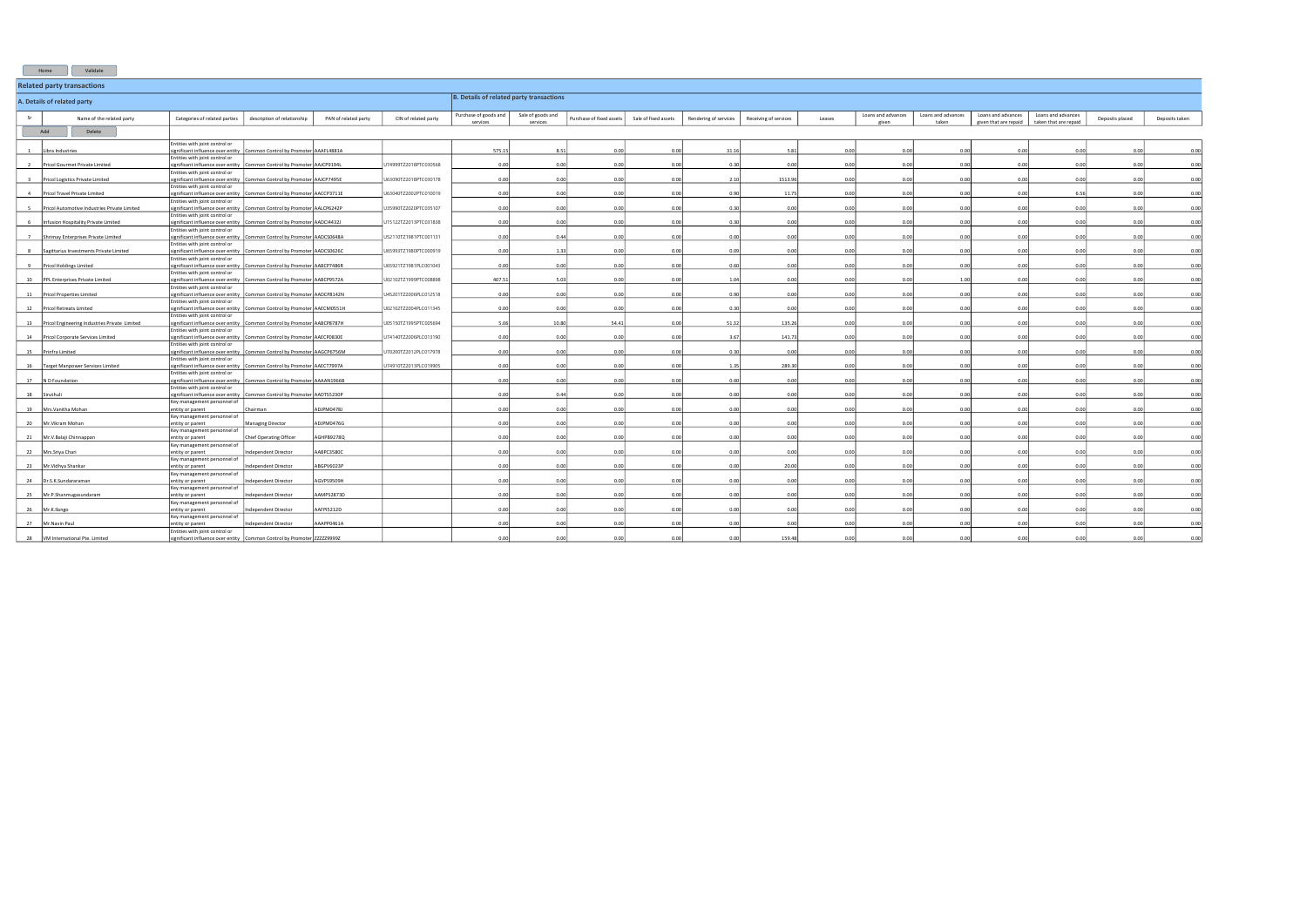|                | Validate<br>Home                                 |             |                                                           |                   |                                    |                                      |                                                            |       |                 |               |                 |               |                         |                                                                                                        |                                 |                             |                          |                      |
|----------------|--------------------------------------------------|-------------|-----------------------------------------------------------|-------------------|------------------------------------|--------------------------------------|------------------------------------------------------------|-------|-----------------|---------------|-----------------|---------------|-------------------------|--------------------------------------------------------------------------------------------------------|---------------------------------|-----------------------------|--------------------------|----------------------|
|                | <b>Related party transactions</b>                |             |                                                           |                   |                                    |                                      |                                                            |       |                 |               |                 |               |                         |                                                                                                        |                                 |                             |                          |                      |
|                | A. Details of related party<br>Remuneration      |             |                                                           |                   |                                    |                                      |                                                            |       |                 |               |                 |               |                         |                                                                                                        |                                 |                             |                          |                      |
| Sr             | Name of the related party                        | development | Transfer of research & Transfers under lease<br>agreement | Equity investment | Impairment in equity<br>investment | Expense for bad or<br>doubtful debts | Guarantees or collateral Guarantees or collateral<br>given | taken | Interest income | Interest paid | Dividend income | Dividend paid | deputation of employees | Management contracts including for   Settlement of liabilities by entity on<br>behalf of related party | Short term employee<br>benefits | Post employment<br>benefits | Other long-term benefits | Termination benefits |
|                | Add<br>Delete                                    |             |                                                           |                   |                                    |                                      |                                                            |       |                 |               |                 |               |                         |                                                                                                        |                                 |                             |                          |                      |
|                | Libra Industries                                 | 0.00        | 0.00                                                      | 0.00              | 0.00                               | 0.00                                 | 0.00                                                       | 0.00  | 0.00            | 0.00          | 0.00            | 0.00          | 0.00                    | 0.00                                                                                                   | 0.00                            | 0.00                        | 0.00                     | 0.00                 |
| $\overline{2}$ | Pricol Gourmet Private Limited                   | 0.00        | 0.00                                                      | 0.00              | 0.00                               | 0.00                                 | 0.00                                                       | 0.00  | 0.00            | 0.00          | 0.00            | 0.00          | 0.00                    | 0.00                                                                                                   | 0.00                            | 0.00                        | 0.00                     | 0.00                 |
|                |                                                  | 0.00        | 0.00                                                      | 0.00              | 0.00                               | 0.00                                 | 0.00                                                       | 0.00  | 0.00            | 0.00          | 0.00            | 0.00          | 0.00                    | 0.0                                                                                                    | 0.01                            | 0.00                        | 0.00                     |                      |
|                | Pricol Logistics Private Limited                 |             |                                                           |                   |                                    |                                      |                                                            |       |                 |               |                 |               |                         |                                                                                                        |                                 |                             |                          | 0.00                 |
| 4              | Pricol Travel Private Limited                    | 0.00        | 0.00                                                      | 0.00              | 0.00                               | 0.00                                 | 0.00                                                       | 0.00  | 0.00            | 0.00          | 0.00            | 0.00          | 0.00                    | 0.00                                                                                                   | 0.00                            | 0.00                        | 0.00                     | 0.00                 |
|                | Pricol Automotive Industries Private Limited     | 0.00        | 0.00                                                      | 0.00              | 0.00                               | 0.00                                 | 0.00                                                       | 0.00  | 0.00            | 0.00          | 0.00            | 0.00          | 0.00                    | 0.00                                                                                                   | 0.00                            | 0.00                        | 0.00                     | 0.00                 |
|                | 6 Infusion Hospitality Private Limited           | 0.00        | 0.00                                                      | 0.00              | 0.00                               | 0.00                                 | 0.00                                                       | 0.00  | 0.00            | 0.00          | 0.00            | 0.00          | 0.00                    | 0.00                                                                                                   | 0.00                            | 0.00                        | 0.00                     | 0.00                 |
| 7              | Shrimay Enterprises Private Limited              | 0.0         | 0.00                                                      | 0.00              | 0.00                               | 0.00                                 | 0.00                                                       | 0.00  | 0.00            | 0.00          | 0.00            | 0.00          | 0.00                    | 0.00                                                                                                   | 0.00                            | 0.00                        | 0.00                     | 0.00                 |
| 8              | Sagittarius Investments Private Limited          | 0.00        | 0.00                                                      | 0.00              | 0.00                               | 0.00                                 | 0.00                                                       | 0.00  | 0.00            | 0.00          | 0.00            | 0.00          | 0.00                    | 0.00                                                                                                   | 0.00                            | 0.00                        | 0.00                     | 0.00                 |
|                | 9 Pricol Holdings Limited                        | 0.00        | 0.00                                                      | 0.00              | 0.00                               | 0.00                                 | 0.00                                                       | 0.00  | 0.00            | 0.00          | 0.00            | 0.00          | 0.00                    | 0.00                                                                                                   | 0.00                            | 0.00                        | 0.00                     | 0.00                 |
|                | 10 PPL Enterprises Private Limited               | 0.00        | 0.00                                                      | 0.00              | 0.00                               | 0.00                                 | 0.00                                                       | 0.00  | 0.00            | 0.00          | 0.00            | 0.00          | 0.00                    | 0.00                                                                                                   | 0.00                            | 0.00                        | 0.00                     | 0.00                 |
|                | 11 Pricol Properties Limited                     | 0.00        | 0.00                                                      | 0.00              | 0.00                               | 0.00                                 | 0.00                                                       | 0.00  | 0.00            | 0.00          | 0.00            | 0.00          | 0.00                    | 0.00                                                                                                   | 0.00                            | 0.00                        | 0.00                     | 0.00                 |
|                | 12   Pricol Retreats Limited                     | 0.00        | 0.00                                                      | 0.00              | 0.00                               | 0.00                                 | 0.00                                                       | 0.00  | 0.00            | 0.001         | 0.00            | 0.00          | 0.00                    | 0.00                                                                                                   | 0.00                            | 0.00                        | 0.00                     | 0.00                 |
|                | 13 Pricol Engineering Industries Private Limited | 0.00        | 0.00                                                      | 0.00              | 0.00                               | 0.00                                 | 0.00                                                       | 0.00  | 0.00            | 0.00          | 0.00            | 0.00          | 0.00                    | 0.00                                                                                                   | 0.00                            | 0.00                        | 0.00                     | 0.00                 |
|                | 14 Pricol Corporate Services Limited             | 0.00        | 0.00                                                      | 0.00              | 0.00                               | 0.00                                 | 0.00                                                       | 0.00  | 0.00            | 0.00          | 0.00            | 0.00          | 0.00                    | 0.00                                                                                                   | 0.00                            | 0.00                        | 0.00                     | 0.00                 |
|                | 15 Prinfra Limited                               | 0.00        | 0.00                                                      | 0.00              | 0.00                               | 0.00                                 | 0.00                                                       | 0.00  | 0.00            | 0.00          | 0.00            | 0.00          | 0.00                    | 0.00                                                                                                   | 0.00                            | 0.00                        | 0.00                     | 0.00                 |
| 16             | Target Manpower Services Limited                 | 0.00        | 0.00                                                      | 0.00              | 0.00                               | 0.00                                 | 0.00                                                       | 0.00  | 0.00            | 0.00          | 0.00            | 0.00          | 0.00                    | 0.00                                                                                                   | 0.00                            | 0.00                        | 0.00                     | 0.00                 |
| 17             | N D Foundation                                   | 0.00        | 0.00                                                      | 0.00              | 0.00                               | 0.00                                 | 0.00                                                       | 0.00  | 0.00            | 0.00          | 0.00            | 0.00          | 0.00                    | 0 <sub>c</sub>                                                                                         | 0.00                            | 0.00                        | 0.00                     | 0.00                 |
|                | 18 Siruthuli                                     | 0.00        | 0.00                                                      | 0.00              | 0.00                               | 0.00                                 | 0.00                                                       | 0.00  | 0.00            | 0.00          | 0.00            | 0.00          | 0.00                    | 0.00                                                                                                   | 0.00                            | 0.00                        | 0.00                     | 0.00                 |
|                | 19 Mrs. Vanitha Mohan                            | 0.00        | 0.00                                                      | 0.00              | 0.00                               | 0.00                                 | 0.00                                                       | 0.00  | 0.00            | 0.00          | 0.00            | 0.00          | 0.00                    | 0.00                                                                                                   | 0.00                            | 0.00                        | 0.00                     | 0.00                 |
| 20             | Mr.Vikram Mohan                                  | 0.00        | 0.00                                                      | 0.00              | 0.00                               | 0.00                                 | 0.00                                                       | 0.00  | 0.00            | 0.00          | 0.00            | 0.00          | 0.00                    | 0.00                                                                                                   | 0.00                            | 0.00                        | 0.00                     | 0.00                 |
|                | 21 Mr.V.Balaji Chinnappan                        | 0.00        | 0.00                                                      | 0.00              | 0.00                               | 0.00                                 | 0.00                                                       | 0.00  | 0.00            | 0.00          | 0.00            | 0.00          | 0.00                    | 0.00                                                                                                   | 0.00                            | 0.00                        | 0.00                     | 0.00                 |
|                | 22 Mrs.Sriya Chari                               | 0.00        | 0.00                                                      | 0.00              | 0.00                               | 0.00                                 | 0.00                                                       | 0.00  | 0.00            | 0.00          | 0.00            | 0.00          | 0.00                    | 0.00                                                                                                   | 0.00                            | 0.00                        | 0.00                     | 0.00                 |
|                | 23 Mr. Vidhya Shankar                            | 0.00        | 0.00                                                      | 0.00              | 0.00                               | 0.00                                 | 0.00                                                       | 0.00  | 0.00            | 0.00          | 0.00            | 0.00          | 0.00                    | 0.00                                                                                                   | 0.00                            | 0.00                        | 0.00                     | 0.00                 |
| 24             | Dr.S.K.Sundararaman                              | 0.00        | 0.00                                                      | 0.00              | 0.00                               | 0.00                                 | 0.00                                                       | 0.00  | 0.00            | 0.00          | 0.00            | 0.00          | 0.00                    | 0.00                                                                                                   | 0.00                            | 0.00                        | 0.00                     | 0.00                 |
|                | 25 Mr.P.Shanmugasundaram                         | 0.00        | 0.00                                                      | 0.00              | 0.00                               | 0.00                                 | 0.00                                                       | 0.00  | 0.00            | 0.00          | 0.00            | 0.00          | 0.00                    | 0.00                                                                                                   | 0.00                            | 0.00                        | 0.00                     | 0.00                 |
|                | 26 Mr.K.Ilango                                   | 0.00        | 0.00                                                      | 0.00              | 0.00                               | 0.00                                 | 0.00                                                       | 0.00  | 0.001           | 0.00          | 0.00            | 0.00          | 0.00                    | 0.00                                                                                                   | 0.00                            | 0.00                        | 0.00                     | 0.00                 |
|                | 27 Mr. Navin Paul                                | 0.0         | 0.00                                                      | 0.00              | 0.00                               | 0.00                                 | 0.00                                                       | 0.00  | 0.00            | 0.00          | 0.00            | 0.00          | 0.00                    | 0.00                                                                                                   | 0.00                            | 0 <sub>0</sub>              | 0.00                     | 0.00                 |
|                | 28   VM International Pte. Limited               | 0.00        | 0.00                                                      | 0.00              | 0.00                               | 0.00                                 | 0.00                                                       | 0.00  | 0.00            | 0.00          | 0.00            | 0.00          | 0.00                    | 0.00                                                                                                   | 0.00                            | 0.00                        | 0.00                     | 0.00                 |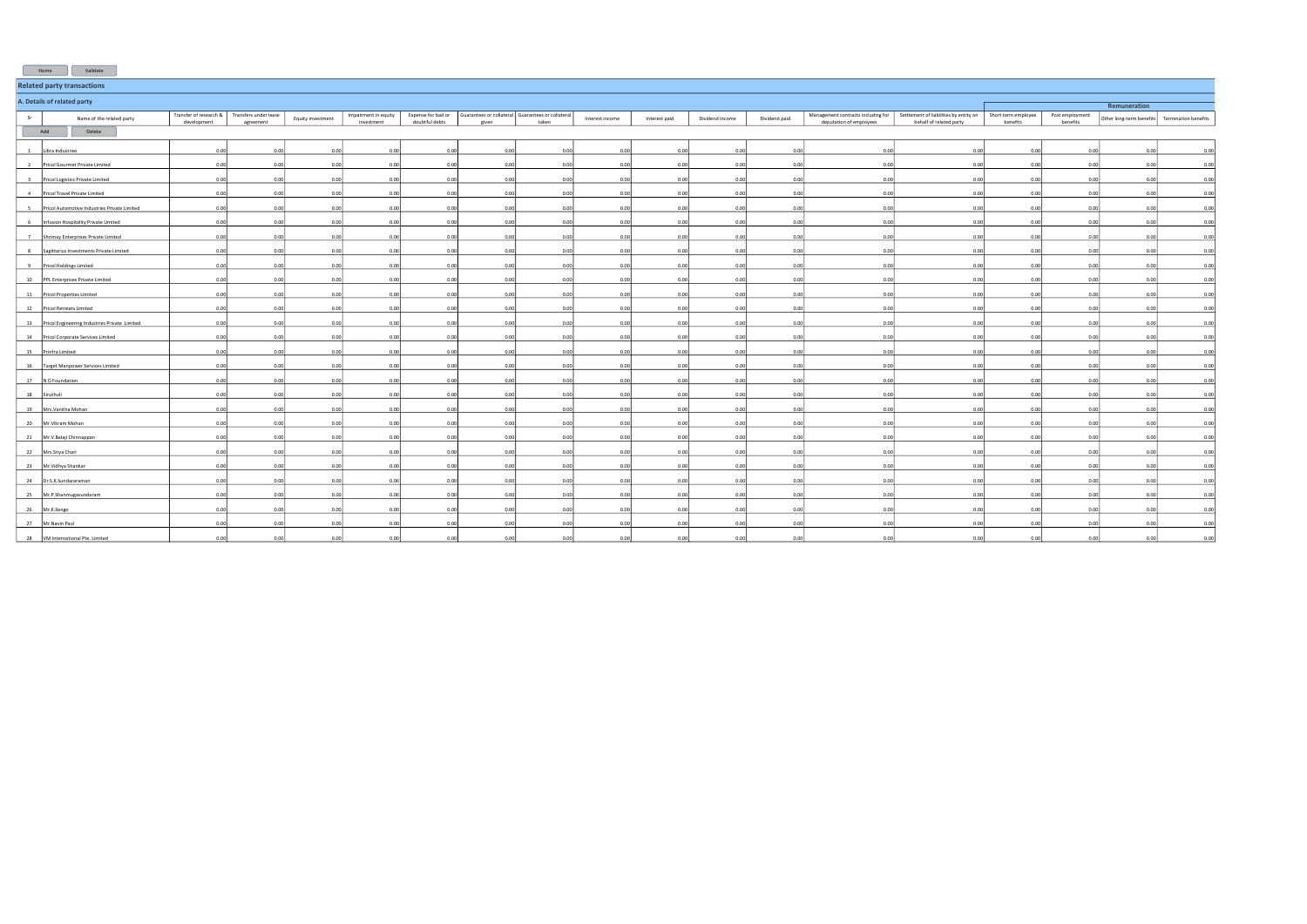| Validate<br>Home                                              |                      |        |                                |             |         |            |                          |            |                          |            |                 |            |                |            |                                |            |                                |            |
|---------------------------------------------------------------|----------------------|--------|--------------------------------|-------------|---------|------------|--------------------------|------------|--------------------------|------------|-----------------|------------|----------------|------------|--------------------------------|------------|--------------------------------|------------|
| <b>Related party transactions</b>                             |                      |        |                                |             |         |            |                          |            |                          |            |                 |            |                |            |                                |            |                                |            |
| A. Details of related party                                   | ____                 |        | <b>C. Outstanding balances</b> |             |         |            |                          |            |                          |            |                 |            |                |            |                                |            |                                |            |
|                                                               |                      |        |                                | Receivables |         | Payables   | Loans and advances given |            | Loans and advances taken |            | Deposits placed |            | Deposits taken |            | Guarantees or collateral given |            | Guarantees or collateral taken |            |
| Sr<br>Name of the related party                               | Share based payments | Others | Secured                        | Un Secured  | Secured | Un Secured | Secured                  | Un Secured | Secured                  | Un Secured | Secured         | Un Secured | Secured        | Un Secured | Secured                        | Un Secured | Secured                        | Un Secured |
| Add<br>Delete                                                 |                      |        |                                |             |         |            |                          |            |                          |            |                 |            |                |            |                                |            |                                |            |
| Libra Industries<br>$\mathbf{1}$                              | 0.00                 | 0.00   | 0.00                           | 3.63        | 0.00    | 197.59     | 0.00                     | 0.00       | 0.00                     | 5.00       | 0.00            | 0.00       | 0.00           | 0.00       | 0.00                           | 0.00       | 0.00                           | 0.00       |
| $\overline{2}$<br>Pricol Gourmet Private Limited              | 0.00                 | 0.00   | 0.00                           | 1.25        | 0.00    | 0.00       | 0.00                     | 0.00       | 0.00                     | 0.00       | 0.00            | 0.00       | 0.00           | 0.00       | 0.00                           | 0.00       | 0.00                           | 0.00       |
| $\frac{3}{2}$<br>Pricol Logistics Private Limited             | 0.00                 | 0.001  | 0.00                           | 0.41        | 0.00    | 322.64     | 0.00                     | 0.00       | 0.00                     | 0.00       | 0.00            | 0.00       | 0.00           | 0.00       | 0.00                           | 0.00       | 0.00                           | 0.00       |
| $-4$<br>Pricol Travel Private Limited                         | 0.00                 | 0.00   | 0.00                           | 0.18        | 0.00    | 4.58       | 0.00                     | 8.45       | 0.00                     | 0.00       | 0.00            | 0.00       | 0.00           | 0.00       | 0.00                           | 0.00       | 0.00                           | 0.00       |
|                                                               |                      |        |                                |             |         |            |                          |            |                          |            |                 |            |                |            |                                |            |                                |            |
| $\frac{5}{2}$<br>Pricol Automotive Industries Private Limited | 0.00                 | 0.00   | 0.00                           | 0.62        | 0.00    | 0.00       | 0.00                     | 0.00       | 0.00                     | 0.00       | 0.00            | 0.00       | 0.00           | 0.00       | 0.00                           | 0.00       | 0.00                           | 0.00       |
| 6<br>Infusion Hospitality Private Limited                     | 0.00                 | 0.00   | 0.00                           | 0.06        | 0.00    | 0.00       | 0.00                     | 0.00       | 0.00                     | 0.00       | 0.00            | 0.00       | 0.00           | 0.00       | 0.00                           | 0.00       | 0.00                           | 0.00       |
| 7<br>Shrimay Enterprises Private Limited                      | 0.00                 | 0.00   | 0.00                           | 0.00        | 0.00    | 0.00       | 0.00                     | 0.00       | 0.00                     | 0.00       | 0.00            | 0.00       | 0.00           | 0.00       | 0.00                           | 0.00       | 0.00                           | 0.00       |
| 8<br>Sagittarius Investments Private Limited                  | 0.00                 | 0.00   | 0.00                           | 0.00        | 0.00    | 0.00       | 0.00                     | 0.00       | 0.00                     | 0.00       | 0.00            | 0.00       | 0.00           | 0.00       | 0.00                           | 0.00       | 0.00                           | 0.00       |
| 9<br>Pricol Holdings Limited                                  | 0.00                 | 0.00   | 0.00                           | 0.24        | 0.00    | 0.00       | 0.00                     | 0.00       | 0.00                     | 0.00       | 0.00            | 0.00       | 0.00           | 0.00       | 0.00                           | 0.00       | 0.00                           | 0.00       |
| 10 PPL Enterprises Private Limited                            | 0.00                 | 0.00   | 0.00                           | 1.47        | 0.00    | 103.67     | 0.00                     | 0.00       | 0.00                     | 1.00       | 0.00            | 0.00       | 0.00           | 0.00       | 0.00                           | 0.00       | 0.00                           | 0.00       |
| 11 Pricol Properties Limited                                  | 0.00                 | 0.00   | 0.00                           | 0.18        | 0.00    | 0.00       | 0.00                     | 0.00       | 0.00                     | 0.00       | 0.00            | 0.00       | 0.00           | 0.00       | 0.00                           | 0.00       | 0.00                           | 0.00       |
| 12<br>Pricol Retreats Limited                                 | 0.00                 | 0.00   | 0.00                           | 0.12        | 0.00    | 0.00       | 0.00                     | 0.00       | 0.00                     | 0.00       | 0.00            | 0.00       | 0.00           | 0.00       | 0.00                           | 0.00       | 0.00                           | 0.00       |
| 13 Pricol Engineering Industries Private Limited              | 0.00                 | 0.00   | 0.00                           | 128.58      | 0.00    | 278.62     | 0.00                     | 0.00       | 0.00                     | 10.08      | 0.00            | 0.00       | 0.00           | 0.00       | 0.00                           | 0.00       | 0.00                           | 0.00       |
| 14<br>Pricol Corporate Services Limited                       | 0.00                 | 0.00   | 0.00                           | 0.00        | 0.00    | 0.00       | 0.00                     | 0.00       | 0.00                     | 0.00       | 0.00            | 0.00       | 0.00           | 0.00       | 0.00                           | 0.00       | 0.00                           | 0.00       |
| 15 Prinfra Limited                                            | 0.00                 | 0.00   | 0.00                           | 0.06        | 0.00    | 0.00       | 0.00                     | 0.00       | 0.00                     | 0.00       | 0.00            | 0.00       | 0.00           | 0.00       | 0.00                           | 0.00       | 0.00                           | 0.00       |
| 16<br>Target Manpower Services Limited                        | 0.00                 | 0.00   | 0.00                           | 0.18        | 0.00    | 55.15      | 0.00                     | 0.00       | 0.00                     | 0.00       | 0.00            | 0.00       | 0.00           | 0.00       | 0.00                           | 0.00       | 0.00                           | 0.00       |
| 17 ND Foundation                                              | 0.00                 | 4.65   | 0.00                           | 0.00        | 0.00    | 0.00       | 0.00                     | 0.00       | 0.00                     | 0.00       | 0.00            | 0.00       | 0.00           | 0.00       | 0.00                           | 0.00       | 0.00                           | 0.00       |
| 18 Siruthuli                                                  | 0.00                 | 0.57   | 0.00                           | 0.00        | 0.00    | 0.00       | 0.00                     | 0.00       | 0.00                     | 0.00       | 0.00            | 0.00       | 0.00           | 0.00       | 0.00                           | 0.00       | 0.00                           | 0.00       |
| 19<br>Mrs.Vanitha Mohan                                       | 0.00                 | 63.27  | 0.00                           | 0.00        | 0.00    | 13.78      | 0.00                     | 0.00       | 0.00                     | 0.00       | 0.00            | 0.00       | 0.00           | 0.00       | 0.00                           | 0.00       | 0.00                           | 0.00       |
| 20 Mr. Vikram Mohan                                           | 0.00                 | 115.08 | 0.00                           | 0.00        | 0.00    | 23.71      | 0.00                     | 0.00       | 0.00                     | 0.00       | 0.00            | 0.00       | 0.00           | 0.00       | 0.00                           | 0.00       | 0.00                           | 0.00       |
| 21 Mr.V.Balaji Chinnappan                                     | 0.00                 | 34.01  | 0.00                           | 0.00        | 0.00    | 0.00       | 0.00                     | 0.00       | 0.00                     | 0.00       | 0.00            | 0.00       | 0.00           | 0.00       | 0.00                           | 0.00       | 0.00                           | 0.00       |
| 22 Mrs.Sriya Chari                                            | 0.00                 | 0.85   | 0.00                           | 0.00        | 0.00    | 0.00       | 0.00                     | 0.00       | 0.00                     | 0.00       | 0.00            | 0.00       | 0.00           | 0.00       | 0.00                           | 0.00       | 0.00                           | 0.00       |
| 23<br>Mr.Vidhya Shankar                                       | 0.00                 | 0.90   | 0.00                           | 0.00        | 0.00    | 0.00       | 0.00                     | 0.00       | 0.00                     | 0.00       | 0.00            | 0.00       | 0.00           | 0.00       | 0.00                           | 0.00       | 0.00                           | 0.00       |
| 24 Dr.S.K.Sundararaman                                        | 0.00                 | 0.85   | 0.00                           | 0.00        | 0.00    | 0.00       | 0.00                     | 0.00       | 0.00                     | 0.00       | 0.00            | 0.00       | 0.00           | 0.00       | 0.00                           | 0.00       | 0.00                           | 0.00       |
| Mr.P.Shanmugasundaram<br>25                                   | 0.00                 | 0.85   | 0.00                           | 0.00        | 0.00    | 0.00       | 0.00                     | 0.00       | 0.00                     | 0.00       | 0.00            | 0.00       | 0.00           | 0.00       | 0.00                           | 0.00       | 0.00                           | 0.00       |
| 26 Mr.K.Ilango                                                | 0.00                 | 0.50   | 0.00                           | 0.00        | 0.00    | 0.00       | 0.00                     | 0.00       | 0.00                     | 0.00       | 0.00            | 0.00       | 0.00           | 0.00       | 0.00                           | 0.00       | 0.00                           | 0.00       |
| 27<br>Mr.Navin Paul                                           | 0.00                 | 0.40   | 0.00                           | 0.00        | 0.00    | 0.00       | 0.00                     | 0.00       | 0.00                     | 0.00       | 0.00            | 0.00       | 0.00           | 0.00       | 0.00                           | 0.00       | 0.00                           | 0.00       |
| 28   VM International Pte. Limited                            | 0.00                 | 0.00   | 0.00                           | 0.00        | 0.00    | 0.00       | 0.00                     | 0.00       | 0.00                     | 0.00       | 0.00            | 0.00       | 0.00           | 0.00       | 0.00                           | 0.00       | 0.00                           | 0.00       |